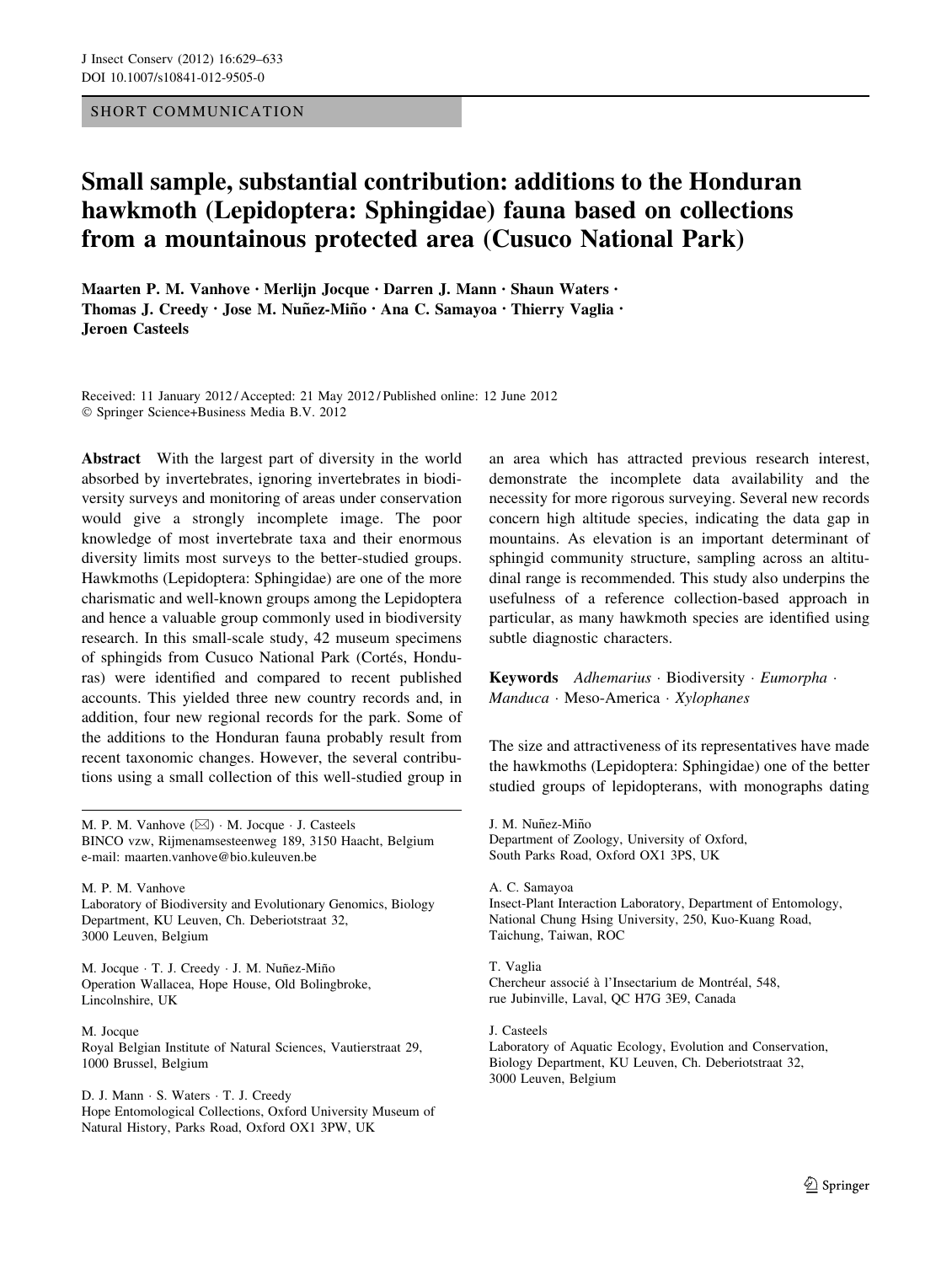back to the 19th century (e.g. Druce [1881](#page-3-0)–1900; Smith [1888](#page-4-0); Weidemeyer et al. [1903](#page-4-0); Moss [1920\)](#page-4-0) and approximately 1450 recognised species (Kitching et al. [2011](#page-3-0)). Their charismatic and conspicuous habitus, the substantial amount of information available and their importance as pollinators of many plants (see Young [1972](#page-4-0); Haber and Frankie [1989](#page-3-0); Darrault and Schlindwein [2002\)](#page-3-0) make sphingids prime focal species in biodiversity surveys and monitoring efforts (e.g. Owen [1972;](#page-4-0) Motta et al. [1998](#page-4-0); Darrault and Schlindwein [2002;](#page-3-0) Duarte and Schlindwein [2008](#page-3-0); Duarte et al. [2008](#page-3-0); Amorim et al. [2009\)](#page-3-0). They have featured as target organisms in ecological research (e.g. Seifert [1974](#page-4-0); León-Cortés et al. [1998;](#page-3-0) Marinoni et al. [1999](#page-3-0)).

Lepidoptera depend on a range of crucial habitat features for their survival, including nectar sources for adults, host plants for the larva and suitable pupation sites. Any change in the ecosystem that alters the availability of these requirements will affect a population's viability (Moss [1920](#page-4-0); Pittaway [1993](#page-4-0)). Therefore, habitat loss and disturbance pose substantial threats to hawkmoth diversity. This sensitivity to habitat alterations together with their contribution to ecological services and high species numbers means many moth species are of particular conservation concern (Birkinshaw and Thomas [1999;](#page-3-0) Fox et al. [2011](#page-3-0)). Although hawkmoths are a relatively well-studied group, there are still major shortfalls in their taxonomy (Kitching and Cadiou [2000\)](#page-3-0), geographic distribution and population density estimates, all of which are needed to evaluate rarity and hence their conservation status. There is a geographical bias on the amount of information available for this group with especially some parts of Central America largely understudied.

The recent checklist of Honduran Sphingidae listed 107 species, 33 of which were new country records (Samayoa and Cave [2008](#page-4-0)). It was composed based on museum specimens and material collected from four national parks, including Cusuco National Park (CNP) (Departamento de Cortés, Honduras). In the latter, Samayoa and Cave ([2008\)](#page-4-0) reported 25 sphingid species. The core zone of CNP consists of lower montane tropical rain forest, gradually transitioning to upper montane rain forest with patches of primary cloud forest at the highest point (Cerro Jilinco—2 245 m masl). We studied a small collection of 42 sphingid moths at the Oxford University Museum of Natural History (accession number OUMNH-2006-082). The insects were collected as part of the Operation Wallacea yearly biodiversity survey from May to August 2006. In contrast to "classic" mercury vapour lights, actinic light traps were used (though higher wattage, e.g. 250 or 400 W, mercury vapour lights have also been proven effective) (see Sinclair [2004;](#page-4-0) van Langevelde et al. [2011\)](#page-4-0). Species were identified using D'Abrera ([1986\)](#page-3-0), Cadiou and Haxaire ([1997\)](#page-3-0), Cadiou and Hodges ([1998\)](#page-3-0), Kitching and Cadiou [\(2000](#page-3-0)), Vaglia and Haxaire [\(2005](#page-4-0)) and Martin et al. [\(2011](#page-4-0)).

Xylophanes and Adhemarius were the dominant genera in terms of diversity and abundance, confirming the study of Sinclair [\(2004](#page-4-0)) in CNP. The present batch contained 13 species, three of which were hitherto unknown from Honduras. Another four species, previously recorded from the country, were new to the department (Cortés) and thus to CNP (Table [1\)](#page-2-0). This collection also contains the second formal country record for Adhemarius dariensis (Rothschild and Jordan, 1916), A. ypsilon (Rothschild and Jordan, 1903) and Xylophanes belti (Druce, 1878). The other sphingids collected—Eumorpha vitis vitis (Linnaeus, 1758), X. ceratomioides Grote and Robinson 1866 and X. germen germen (Schaus, 1890)—have been previously reported and are widespread in Honduras.

Cusuco National Park is one of the four study sites for the extensive and year-round survey of Samayoa and Cave [\(2008](#page-4-0)). It is therefore surprising that the present small-scale sampling effort has yielded four additional regional records and nearly as many new country records. Some of these additions to the Honduran fauna are likely to have arisen from recent taxonomic changes, dividing up species along their geographical range (e.g. X. cthulhu is likely to have been identified as X. neoptolemus, though this species was not recorded from Cortés by Samayoa and Cave [\(2008](#page-4-0))). While such cases do not represent a true increase in the sphingid diversity, it is difficult to ascertain which of the (sub)species listed by Samayoa and Cave ([2008](#page-4-0)) could have accommodated the other new species first recorded here. Moreover, we would like to note that some of the specimens depicted in Samayoa and Cave [\(2008](#page-4-0)) represent, in our view, misidentifications (Table [2](#page-2-0)), which could have led to errors in the national and regional species lists as well (e.g. X. hannemanni hannemanni).

Mountain reaches and cloud forests in Meso-America are characterized by a particular fauna and flora, often with a high rate of endemism, in particular for invertebrates (Anderson and Ashe [2000](#page-3-0)). These substantial contributions to the Honduran sphingid fauna emphasize the limited knowledge we have, even of the better-studied large-bodied invertebrate groups in this region, something which has previously been highlighted for relatively well-studied beetle taxa such as Scarabaeoidea (Schuster and Cano [2006](#page-4-0)) as well as Curculionidae and Staphylinidae (Anderson and Ashe [2000](#page-3-0)). It is hard to extrapolate from the studied sphingid material a total species richness (Léon-Cortés et al. [1998](#page-3-0)). Nevertheless, substantial contributions from small collections illustrate the need for more intensive (standardized) surveys over all habitat and elevation ranges, in order to reliably predict species distributions and adequately assess other parameters needed for conservation purposes, e.g. Red List assignment (see Lewis and Senior [2011](#page-3-0)). This situation is far from unique. Recent surveys continue to provide new records and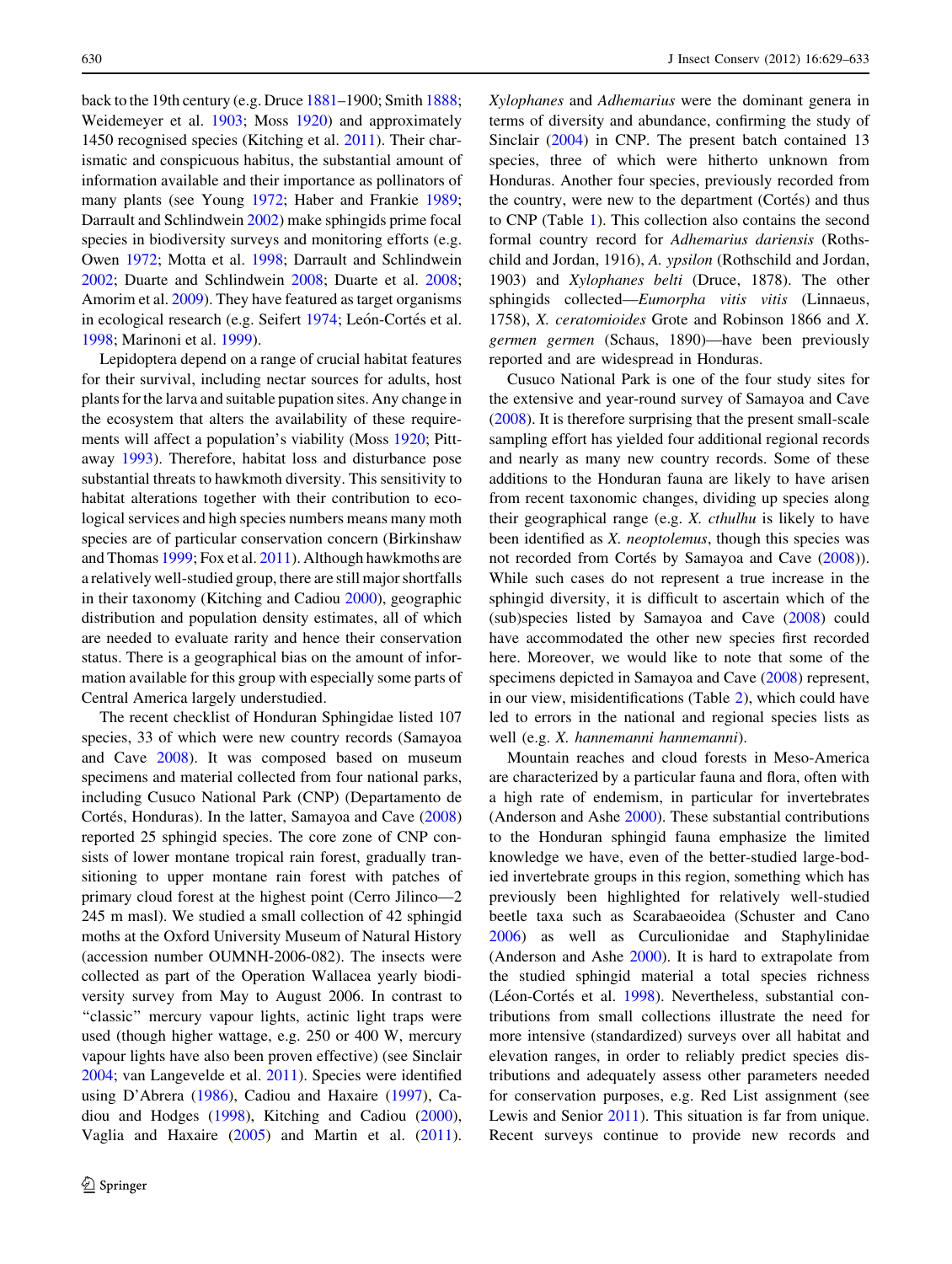<span id="page-2-0"></span>

|                    | Species                                      | Classification                   | Geographical distribution                                            | Known altitudinal range<br>in Honduras (m) | Collection<br>altitude (m) |
|--------------------|----------------------------------------------|----------------------------------|----------------------------------------------------------------------|--------------------------------------------|----------------------------|
| New to<br>Cortés   | Eumorpha phorbas<br>(Cramer, 1775)           | Macroglossinae,<br>Philampelini  | MEX, GTM, BLZ, NIC, CRC,<br>VEN, COL, SUR, FG, PER,<br>ECU, BOL, BRA | $35 - 185$                                 | 534                        |
|                    | Manduca pellenia<br>(Herrich-Schäffer, 1854) | Sphinginae,<br>Sphingini         | MEX, BLZ, GTM, NIC, CRC,<br>PAN, COL, ECU                            | 175–1.450                                  | 1,572                      |
|                    | Xylophanes anubus<br>(Cramer, 1777)          | Macroglossinae,<br>Macroglossini | MEX to ARG                                                           | $35 - 1,450$                               | ca. 1,200                  |
|                    | X. hannemanni<br>hannemanni Closs, 1917      | Macroglossinae,<br>Macroglossini | MEX to BOL                                                           |                                            | 1,174-1,379                |
| New to<br>Honduras | Adhemarius fulvescens<br>(Closs, 1915)       | Smerinthinae,<br>Ambulycini      | MEX, GTM, BLZ, CRC, NIC                                              |                                            | 1,174-1,546                |
|                    | X. staudingeri (Rothschild,<br>1894)         | Macroglossinae,<br>Macroglossini | MEX, SLV, GTM, NIC, CRC,<br><b>PAN</b>                               |                                            | 1,656                      |
|                    | X. cthulhu Haxaire and<br>Vaglia, 2008       | Macroglossinae,<br>Macroglossini | MEX, GTM, CRC                                                        |                                            | 534                        |

ARG Argentina, BLZ Belize, BOL Bolivia, BRA Brazil, COL Colombia, CRC Costa Rica, ECU Ecuador, FG French Guiana, GTM Guatemala, GUY Guyana, MEX Mexico, NIC Nicaragua, PAN Panama, PER Peru, SLV El Salvador, SUR Suriname, VEN Venezuela

Classification follows Kitching and Cadiou ([2000\)](#page-3-0); distributional data are taken from Maes [\(1998](#page-3-0)), Samayoa and Cave ([2008](#page-4-0)), Martin et al. ([2011\)](#page-4-0), Kitching et al. [\(2011](#page-4-0)), Oehlke (2011) and references therein. Note that for X. hannemanni, albeit tentatively mentioned for Honduras by Oehlke ([2011\)](#page-4-0), no detailed observations are provided by this author nor by Samayoa and Cave [\(2008](#page-4-0)), leading us to believe we are dealing with the first formal record of this species in the region. While X. *staudingeri* is hard to distinguish from X. *cyrene* (Druce, [1881](#page-3-0)) and species status has been under discussion (Kitching and Cadiou [2000\)](#page-3-0), the pronounced green color of the specimen and the sampling altitude (see Oehlke [2011\)](#page-4-0) led us to identify it as X. staudingeri. As neither of them has been previously recorded from Honduras, even regarding them as a species complex would mean an addition to the country's fauna

Table 2 Probable misidentifications (middle colum) and our species assignments (right) based on hawkmoth pictures in Samayoa and Cave ([2008\)](#page-4-0)

| Lámina/plate | Probable misidentification                          | Our assignment                                              |
|--------------|-----------------------------------------------------|-------------------------------------------------------------|
| Fig. II      | <i>Madoryx plutonius</i> (Hübner, 1819)             | M. plutonius dentatus Gehlen, 1931                          |
| Fig. $III$   | Perigonia lusca (Fabricius, 1777)                   | P. ilus Boisduval, 1870                                     |
| Fig. IV      | Xylophanes acrus Rothschild and Jordan, 1910        | $X.$ cyrene (Druce, 1881)                                   |
|              | X. damocrita (Druce, 1894)                          | X. josephinae Clark, 1920                                   |
| Fig. V       | X. <i>neoptolemus</i> (Cramer, 1780)                | X. cthulhu Haxaire and Vaglia, 2008                         |
|              | X. porcus continentalis Rothschild and Jordan, 1903 | X. hannemanni hannemanni Closs, 1917                        |
| Fig. VI      | Eumorpha anchemolus (Cramer, 1779)                  | <i>E. triangulum</i> (Rothschild and Jordan, 1903) (female) |
|              | E. triangulum                                       | E. anchemolus                                               |
| Fig. $VII$   | Adhemarius donysa (Druce, 1889)                     | A. <i>dariensis</i> (Rothschild and Jordan, 1916) (male)    |
|              | A. gannascus (Stoll, 1790)                          | A. fulvescens (Closs, 1915) (female)                        |
| Fig. VIII    | <i>Manduca hannibal</i> (Cramer, 1779)              | M. hannibal mayeri (Mooser, 1940)                           |

Note that Lintneria merops (Boisduval, 1870) (assigned to Lintneria Butler, 1876 by Tuttle ([2007\)](#page-4-0)) was treated by Samayoa and Cave [\(2008](#page-4-0)) as Sphinx merops

species discoveries, even for well-studied insect and other invertebrate groups that have been proposed as useful models in biodiversity research or as of conservation importance in terms of their ecosystem function. Examples from the Neotropics include Scarabaeoidea (Schuster and Cano [2006\)](#page-4-0), Drosophilidae (Medeiros and Klazcko [2004](#page-4-0); Mata et al. [2008,](#page-4-0) [2010](#page-4-0)), Odonata (Kalkman et al. [2008](#page-3-0)) and corals (Reaka-Kudla [1997\)](#page-4-0), in addition to countless smaller and less conspicuous organisms no less functionally

important, e.g. endophagous mites and insects and soildwelling nematodes (Lewinsohn et al. [2005](#page-3-0)).

Adhemarius fulvescens and X. staudingeri, two of the three species reported in this study as new to Honduras, were recorded from sites at relatively high altitude, particularly X. staudingeri. Likewise, some of the new records for Cortés constitute confirmed altitude extensions for two species (Table 1). Despite a decline of species richness with increasing elevation (Samayoa and Cave [2008](#page-4-0)), this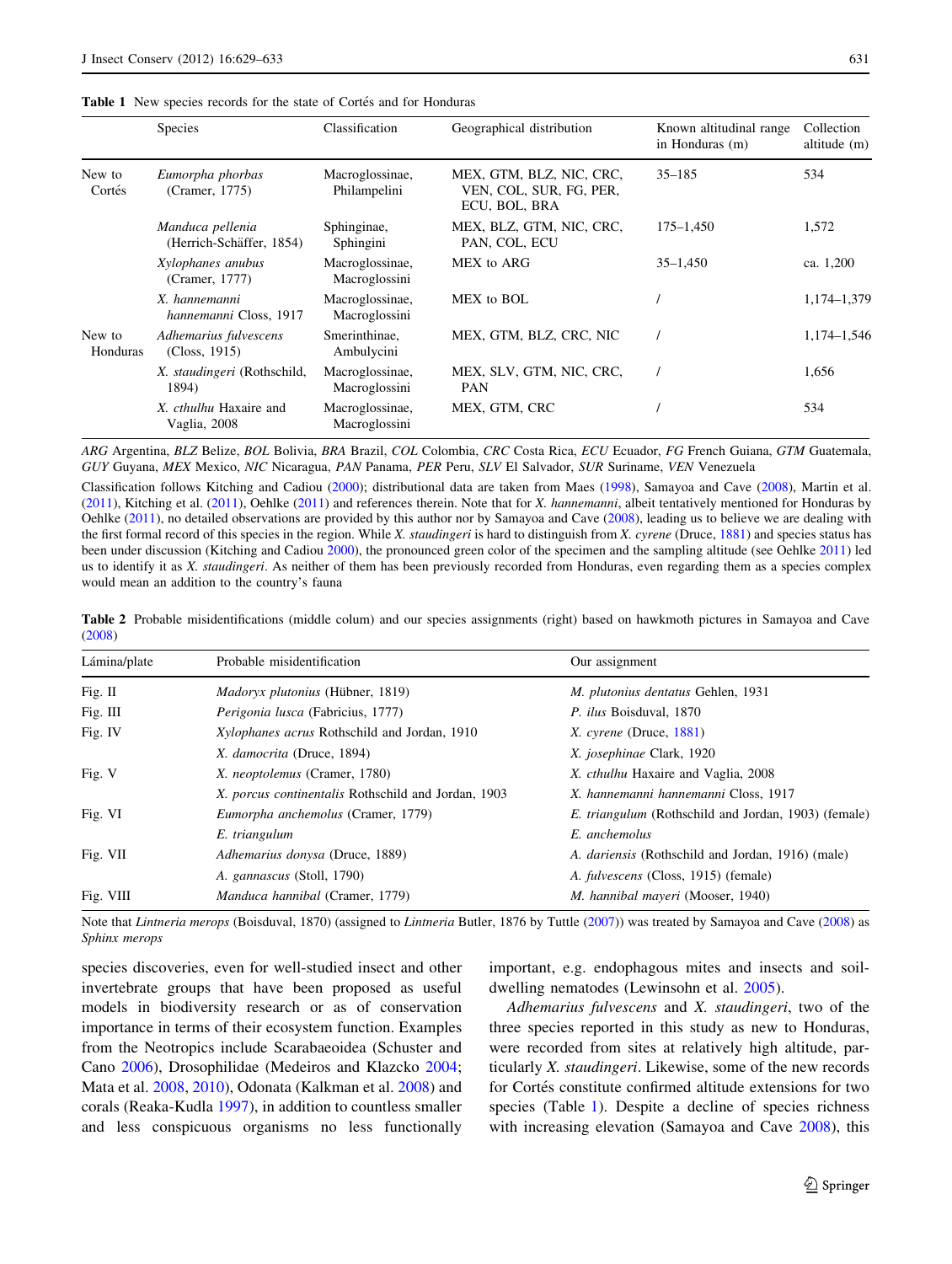<span id="page-3-0"></span>demonstrates the need to include high altitude surveying in biodiversity studies, especially for sphingids since Ignatov et al. (2011) previously showed the importance of altitude as factor in sphingid community composition.

Raising entities previously considered to be geographical forms to species status might not increase local biodiversity. It does however point to the fact that populations concerned should be managed as entities that are less widely distributed than previously assumed, possibly deserving additional conservation effort. Genetic analysis would be beneficial both in terms of clarifying the species status and in order to establish the degree of genetic distinctiveness of the population particularly in light of the high proportion of endemic insects already known from CNP (Anderson and Ashe 2000; Schuster and Cano [2006](#page-4-0)). Evolutionary Significant Units (Moritz [1994\)](#page-4-0) can be defined through detailed molecular analysis and used for management purposes to ensure conservation of maximal genetic diversity in a given species. Several sphingids in this study have recently undergone taxonomic reevaluation based on characters that are nearly impossible to use in the field (see e.g. Cadiou and Hodges 1998; Vaglia and Haxaire [2005\)](#page-4-0), sometimes in combination with genetic data (e.g. Vaglia et al. [2008](#page-4-0)). Genital features can be useful in view of the many documented cases of intraspecific morphological variation in size or colour pattern (e.g. Brou 1994; Hundsdoerfer and Wink 2006; Schmidt [2009\)](#page-4-0), in some lepidopterans possibly influenced by altitude and other environmental factors (Sullivan [2007](#page-4-0)). Hence, in order to clarify possible misidentifications, especially for "cryptic" species, further revision supported by voucher specimens deposited in accessible museum collections which can be made available for study by specialist taxonomists is strongly recommended.

Acknowledgments The people from Buenos Aires and Santo Tomas (vicinity of CNP) are gratefully acknowledged for their kind collaboration and guidance during field work; volunteers, students and staff members of Operation Wallacea in Honduras for data collection; the Honduran government for support, research and export permits via Administracion Forestal del Estado, Corporacion Hondureña de Desarollo Forestal (State Forest Administration-Honduran Corporation of Forest Development—AFE-COHDEFOR); J. Hogan (OUMNH) for his assistance in lab work; the Natural Environment Research Council (NERC) for research funding to J.M.N.- M.; J. Haxaire (Muséum National d'Histoire Naturelle de Paris) for help in identification and an anonymous referee for valuable additions to the manuscript. M.P.M.V. is recipient of a PhD grant from the Research Foundation—Flanders (FWO—Vlaanderen).

## References

Amorim FW, de Ávila RS Jr, de Camargo AJA, Vieira AL, Oliveira PE (2009) A hawkmoth crossroads? Species richness, seasonality and biogeographical affinities of Sphingidae in a Brazilian Cerrado. J Biogeogr 36:662–674

- Anderson RS, Ashe JS (2000) Leaf litter inhabiting beetles as surrogates for establishing priorities for conservation of selected tropical montane cloud forests in Honduras, Central America (Coleoptera; Staphylinidae, Curculionidae). Biodivers Conserv 9(5):617–653
- Birkinshaw N, Thomas CD (1999) Torch-light transect surveys for moths. J Insect Conserv 3:15–24
- Brou VA (1994) A new species of *Lapara* (Sphingidae) from southeastern United States. J Lepid Soc 48(1):51–57
- Cadiou J-M, Haxaire J (1997) Description of new taxa in the genera Paonias, Nyceryx and Xylophanes with a revision of associated species (Lepidoptera, Sphingidae). Lambillionea 97:569–584
- Cadiou J-M, Hodges RW (1998) Adhemarius donysa (Druce): identification and notes on closely related species (Lepidoptera: Sphingidae). Proc Entomol Soc Wash 100(2):202–208
- D'Abrera B (1986) Sphingidae Mundi—hawk moths of the world. E.W. Classey Ltd., Faringdon
- Darrault RO, Schlindwein C (2002) Esfingı´deos (Lepidoptera, Sphingidae) no Tabuleiro Paraibano, nordeste do Brasil: abundância, riqueza e relação com plantas esfingófilas. Rev Bras Zool 19(2):429–443 [Hawkmoths (Lepidoptera, Sphingidae) in the Tabuleiro Paraibano, northeastern Brazil: abundance, richness and relations to sphingophilous plants.]
- Druce H (1881–1900) Insecta. Lepidoptera-Heterocera vol III. R.H. Porter, London
- Duarte JA Jr, Schlindwein C (2008) Hawkmoth fauna of a northern Atlantic rain forest remnant (Sphingidae). J Lepid Soc 62(2):71–79
- Duarte M, Carlin LF, Marconato G (2008) Light-attracted hawkmoths (Lepidoptera: Sphingidae) of Boracéia, municipality of Salesópolis, state of São Paulo, Brazil. CheckList 4(2):123-136
- Fox R, Randle Z, Hill L, Anders S, Wiffen L, Parsons MS (2011) Moths count: recording moths for conservation in the UK. J Insect Conserv 15:55–68
- Haber WA, Frankie GW (1989) A tropical hawkmoth community: Costa Rican dry forest Sphingidae. Biotropica 21(2):155–172
- Hundsdoerfer AK, Wink M (2006) Incongruence of morphology and genetic markers in Hyles tithymali (Lepidoptera: Sphingidae) from the Canary Islands. J Zool Syst Evol Res 44(4):316–322
- Ignatov II, Janovec JP, Centeno P, Tobler MW, Grados J, Lamas G, Kitching IJ (2011) Patterns of richness, composition, and distribution of sphingid moths along an elevational gradient in the Andes-Amazon region of Southeastern Peru. Ann Entomol Soc Am 104(1):68–76
- Kalkman VJ, Clausnitzer V, Dijkstra K-DB, Orr AG, Paulson DR, van Tol J (2008) Global diversity of dragonflies (Odonata) in freshwater. Hydrobiologia 595:351–363
- Kitching IJ, Cadiou J-M (2000) Hawkmoths of the world—an annotated and illustrated checklist (Lepidoptera: Sphingidae). The Natural History Museum, London and Cornell University Press, Ithaca and London
- Kitching IJ, Scoble MJ, Smith CR, James S, Young R, Blagoderov V (2011) CATE sphingidae. <http://www.cate-sphingidae.org>. Accessed 21 Nov 2011
- León-Cortés JL, Soberón-Mainero J, Llorente-Bousquets J (1998) Assessing completeness of Mexican sphinx moth inventories through species accumulation functions. Divers Distrib 4:37–44
- Lewinsohn TM, Freitas AVL, Prado PI (2005) Conservation of terrestrial invertebrates and their habitats in Brazil. Conserv Biol 19(3):640–645
- Lewis OT, Senior MJM (2011) Assessing conservation status and trends for the world's butterflies: the sampled red list index approach. J Insect Conserv 15:121–128
- Maes JM (1998) Insectos de Nicaragua. SETAB BOSAWAS, MARZOENA, Managua
- Marinoni RC, Dutra RRC, Mielke OHH (1999) Levantamento da fauna entomológica no Estado do Paraná. IV. Sphingidae